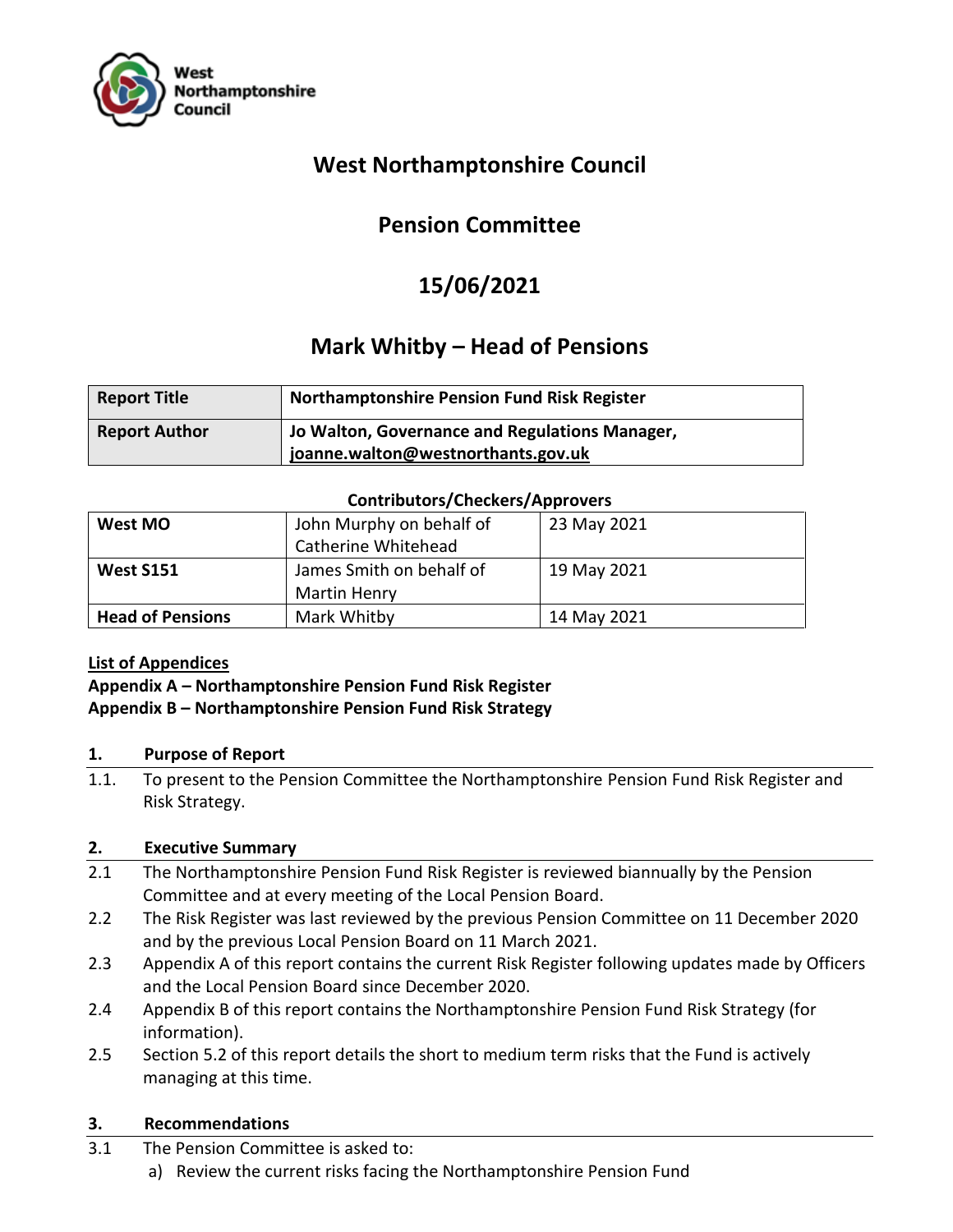- b) Approve the risk register including the amendments made as detailed in section 5.1.
- 3.2 Reason for Recommendations:
	- To achieve the Pension Fund objective that is to "continually monitor and manage risk, ensuring the relevant stakeholders are able to mitigate risk where appropriate".
	- To accord with the Pension Regulator's expectations on managing risk.

### **4. Report Background**

- 4.1 The Northamptonshire Pension Fund Risk Strategy was reviewed and approved by the previous Pension Committee on 22 March 2019. Following this approval, the Local Pension Board have reviewed the risks facing the Fund as recorded on the Risk Register at each meeting and the Pension Committee, biannually.
- 4.2 This approach to monitoring risk supports the Pension Regulator's code of practice (governance and administration of public service pension schemes).

#### **5. Issues and Choices**

5.1 Since the last time the Risk Register was presented to the Pension Committee a number of updates have been made as detailed below.

| Risk                                          | Added control                                  |
|-----------------------------------------------|------------------------------------------------|
| 9 - Risk of fraud and error                   | Working to achieve full compliance with the    |
|                                               | Pensions Regulator's Pledge to combat          |
|                                               | pension scams.                                 |
|                                               | Aspects of the control environment are         |
|                                               | tested by Internal and External Audit          |
| 11 - Lack of understanding of employer        | An Administration Strategy is in place setting |
| responsibilities which could result in        | out employer performance targets.              |
| statutory and non-statutory deadlines being   |                                                |
| missed                                        |                                                |
|                                               | In the process of agreeing escalation          |
|                                               | pathways with the Fund's major providers of    |
|                                               | member data.                                   |
| 13 - Pension Fund systems and data may not    | Continually keeping up to date with evolving   |
| be secure and appropriately maintained-       | developments to ensure robust cyber-           |
| including cyber risk                          | resilience in conjunction with specialist      |
|                                               | advice, including resilience when using        |
|                                               | laptops and non-corporate Wi-Fi networks.      |
|                                               | Data asset mapping is being undertaken (and    |
|                                               | will be continually reviewed) to understand    |
|                                               | risks during data transfer and whilst data is  |
|                                               | held by third parties.                         |
|                                               | Development of a Cyber Strategy and action     |
|                                               | plan to increase resilience.                   |
| 14 - Failure to administer the scheme in line | Working to achieve full compliance with the    |
| with regulations and guidance                 | Pensions Regulator's Pledge to combat          |
|                                               | pension scams.                                 |
| 18 - Actual experience materially differs     | Investment performance is reported monthly     |
| from actuarial assumptions used at each       | to the Fund Actuary.                           |
| valuation                                     |                                                |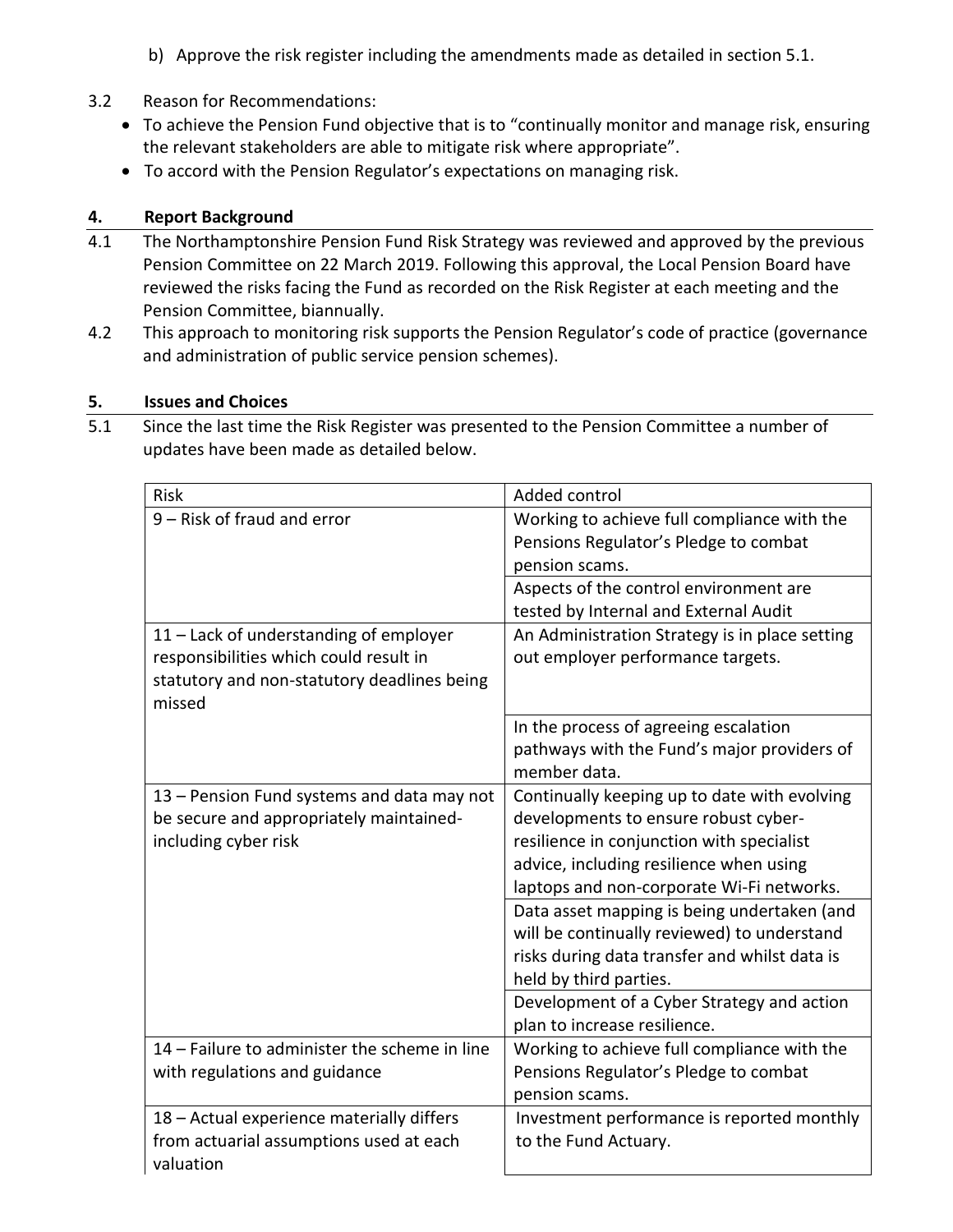| <b>Risk</b>                                   | Added control                                 |  |
|-----------------------------------------------|-----------------------------------------------|--|
|                                               | A specialist longevity service is employed to |  |
|                                               | provide accurate Fund specific longevity      |  |
|                                               | analysis                                      |  |
| 19 - Failure to act appropriately upon expert | Working to achieve full compliance with the   |  |
| advice and/or risk of poor advice             | Pensions Regulator's Pledge to combat         |  |
|                                               | pension scams.                                |  |
|                                               | Continually keeping up to date with evolving  |  |
|                                               | developments to ensure robust cyber-          |  |
|                                               | resilience in conjunction with specialist     |  |
|                                               | advice, including resilience when using       |  |
|                                               | laptops and non-corporate Wi-Fi networks.     |  |

- 5.2 Officers have identified a number of short term risks that should be noted by the Pension Committee as follows:
- 5.2.1 The impact of the pandemic The service is continuing to work in the main part remotely and use electronic platforms for business as usual activities. The service continues to run effectively and there is no cause for concern as to the continuation of this approach.
- 5.2.2 Administrative pressures facing the Fund On the 25 February 2021 the Restriction of Public Sector Exit Payments Regulations 2020 were formally revoked; however, it is expected that HM Treasury will draft new regulations to implement a public sector exit payment cap in short order. A public consultation has been promised before the new regulations are made in law. As with the now revoked exit payment cap legislation, the Pensions Service will need to repeat the communication activities undertaken with scheme members and scheme employers as well as make changes to the processes required for processing redundancy retirement benefits in accordance with the new regulations and associated guidance.
- 5.2.3 Loss of knowledge from the Pension Committee and Local Pension Board The recent local elections will have a short to medium term effect on the governance of the Fund as a result of new Councillor representatives being appointed to the Pension Committee and Local Pension Board potentially leading to a loss of skills and knowledge which may impact effective decision making. To minimise the impact, Officers arranged an induction training session in June to deliver the roles and responsibilities of members and overarching information on the Northamptonshire Pension Fund. This was followed by a CIPFA Skills and Knowledge module covering the topic of governance including the important matter of fiduciary duty. Other CIPFA Skills and Knowledge modules will be delivered as soon as possible. External training will also continue to be supported and promoted where appropriate.

### **6. Implications (including financial implications)**

#### 6.1 **Resources and Financial**

6.1.1 There are no resources or financial implications arising from the proposals.

#### 6.2 **Legal**

- 6.2.1 There are no legal implications arising from the proposals.
- 6.3 **Risk**